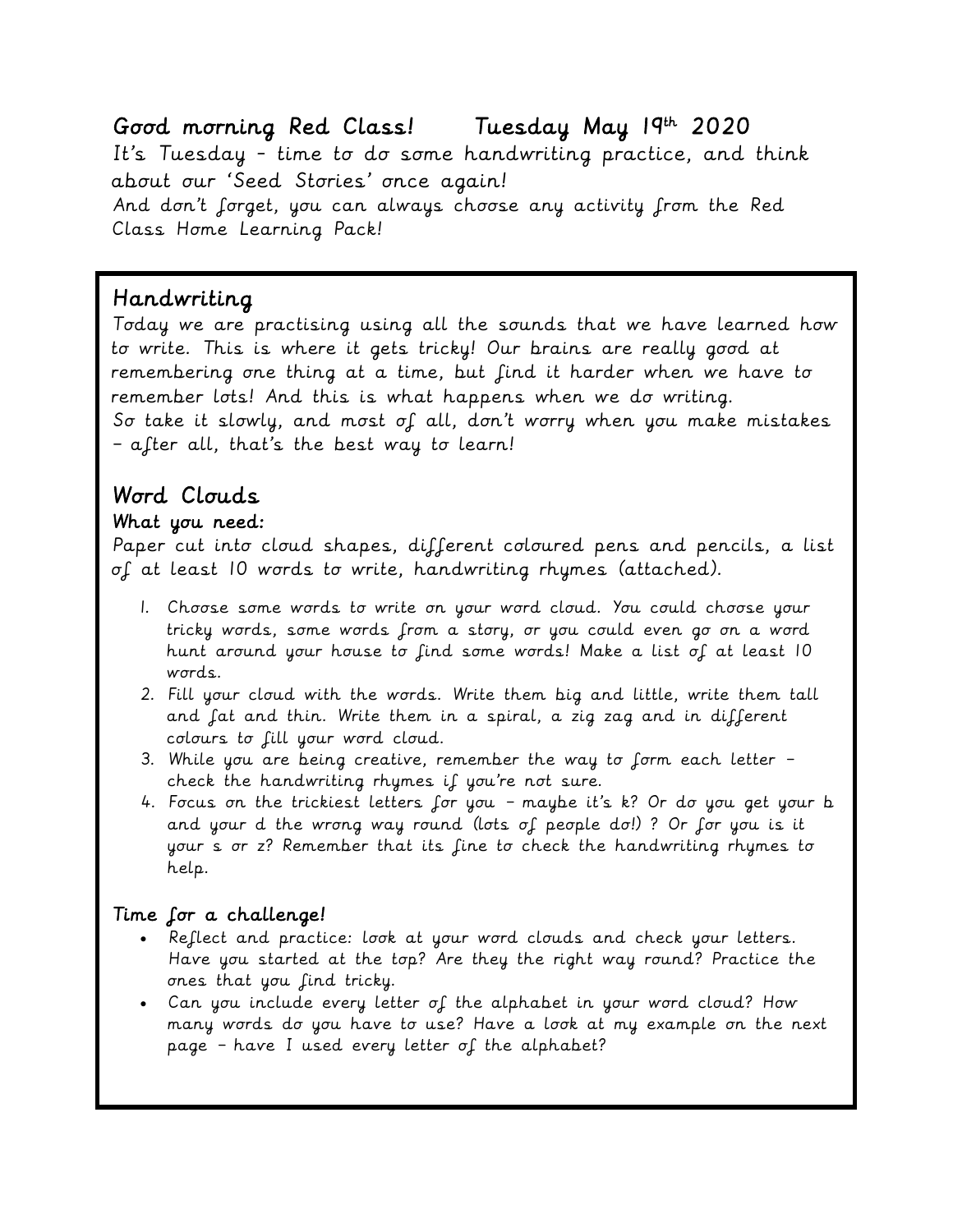## 'Seed Stories' – Catch up with your Worm Hotel!

What you need: The sheet attached, or a piece of paper divided into sections, pens or pencils

- 1. If you are able to print the sheets, cut out the pictures and stick them in order.
- 2. If you prefer, fold a piece of paper into 4, 6 or 8 parts and draw the pictures!
- 3. Can you remember all the steps that you followed to make your worm hotel?

#### Time for a challenge!

Ξ

 Can you add some sections showing what happened after you made your worm hotel? What did the worms do? What changed? What stayed the same?